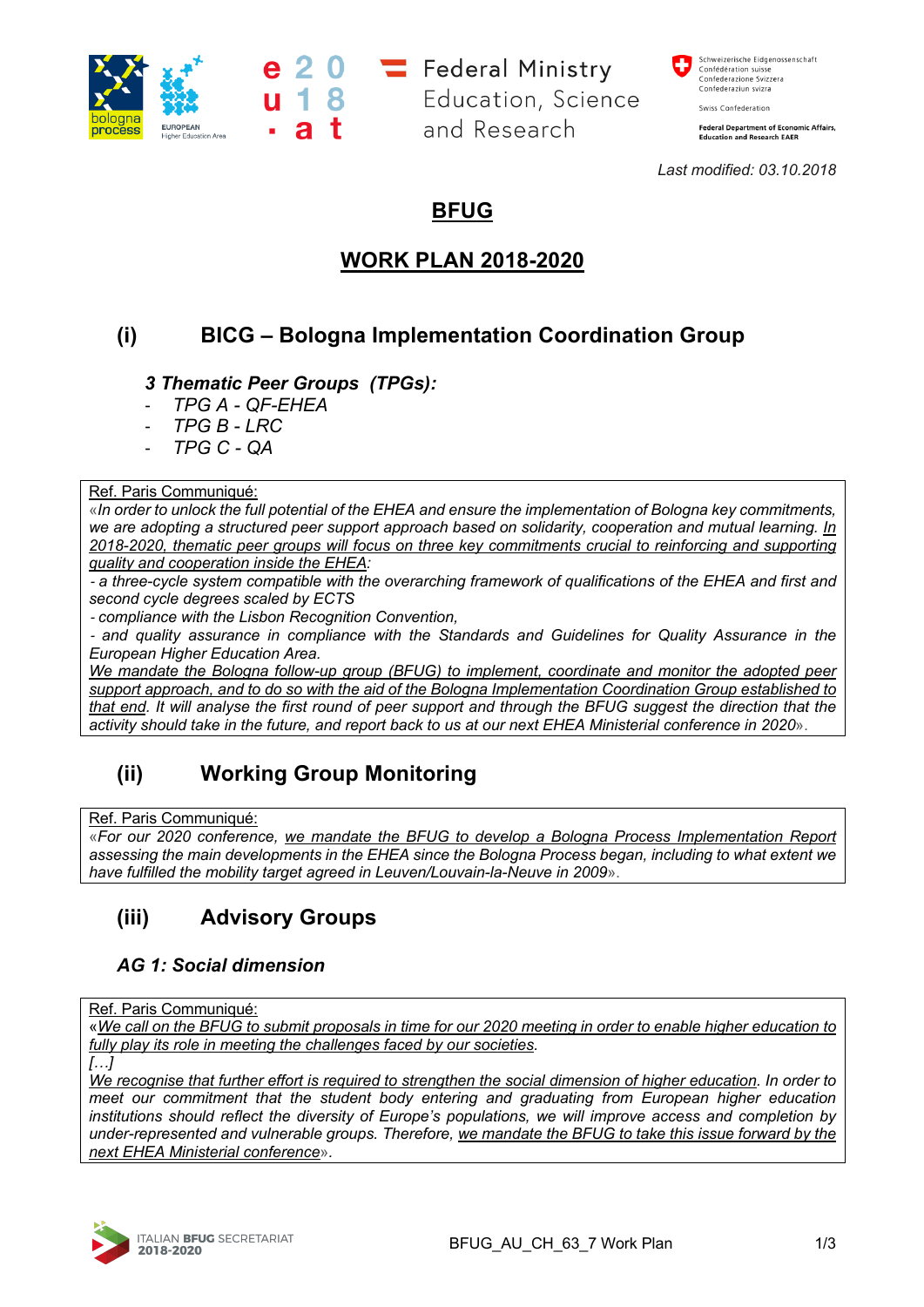

 $20 =$ Federal Ministry Education, Science and Research

Schweizerische Eidgenossenschaft<br>Confédération suisse<br>Confederazione Svizzera Confederaziun svizra

Swiss Confederation

**Federal Department of Economic Affairs, Education and Research EAFR** 

## *AG 2: Learning and Teaching*

## Ref. Paris Communiqué:

«*We therefore commit to developing new and inclusive approaches for continuous enhancement of learning and teaching across the EHEA, and can succeed only if we do so in close collaboration with the European higher education community, in full respect of academic freedom and institutional autonomy*»*.*

«*Now it is time to add cooperation in innovation learning and teaching practices as another hallmark of the EHEA*»*.*

«*We will enable our education systems to make better use of digital and blended education, with appropriate quality assurance, in order to enhance lifelong and flexible learning, foster digital skills and competences, improve data analysis, educational research and foresight, and remove regulatory obstacles to the provision of open and digital education. We call on the BFUG to take the issue of digitalisation forward in the next working period*»*.*

# **(iv) Coordination Group Global Policy Dialogue (GPD)**

#### Ref. Paris Communiqué:

«*As a follow-up to the Bologna Policy Forum, we mandate the BFUG to enter into a global policy dialogue to improve regular cooperation with other regions and international organisations. This dialogue should focus on promoting mutual learning and joint initiatives on issues of common interest, such as social inclusion and the wider role of higher education*».

#### Ref. Statement of the BPF:

«*We, the Ministers, commit to supporting this ongoing, successful interregional dialogue on issues of common concern amongst policy makers, stakeholder organisations, students, staff and higher education institutions. We propose the establishment of a Global Working Group in the next 2018 -2020 Bologna work programme* to take this agenda forward and we invite countries to express their interest to hold high level workshops on a *yearly basis to continue the dialogue on social inclusion and the wider role of higher education*»*.*

## **(v) Mandate to the BFUG Board supported by the BFUG Secretariat to establish interaction with the ERA**

Ref. Paris Communiqué:

«*We call on the BFUG to establish interaction with the European Research Area and Innovation Committee (ERAC) by 2020 in order to develop synergies between the EHEA and the European Research Area (ERA)*»*.*

## **(vi) Bologna thematic seminars and ad-hoc task forces**

Governance and priorities post 2020: this topic will be addressed during BFUG meetings. The Board will prepare the discussion. It will also be addressed at the 2019 Conference in Bologna.

# **(vii) EHEA Network of National QF correspondents**

Ref. Paris Communiqué:

«*We are therefore including short-cycle qualifications as a stand-alone qualification within the overarching framework of qualifications of the EHEA (QF-EHEA). Each country can decide whether and how to integrate short cycle qualifications within its own national framework.)*»*.*